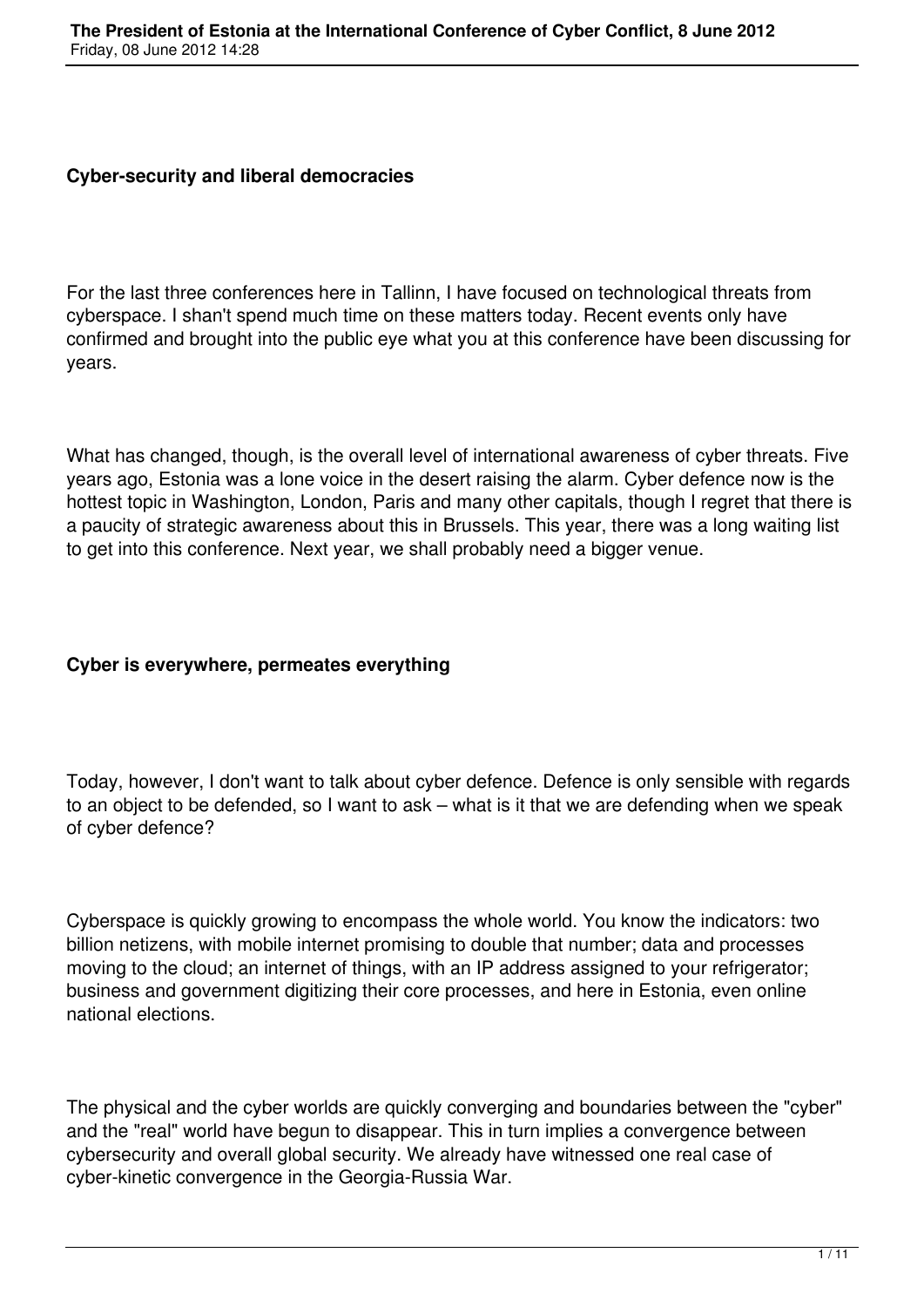To understand the future direction of cyber conflicts, we must cast a wider glance. At the hundreds of conferences like these that have been held in the past decade, the focus has been much on the technology and far too little on the broader issues and trends, as if nothing similar has ever taken place before. Yet it has. Industrialization in the 19th Century started a process that led on the one hand to the West outstripping the Rest in wealth, a divide challenged only in the past decade. Yet it also created the tools for the industrialization of death in World Wars I and II. Technology matters strategically, politically and morally so we need to keep in mind the bigger picture and what is at stake when we discuss different societies' and countries assumptions about the nature of the cyber world. These assumptions determine how the internet will be used.

Like it or not, we have now entered a new period of struggle between competing systems of government and economic organization. This time, there is no Iron Curtain, no statement of hostilities, no declared conflict of ideologies. What is at stake in this struggle is the liberal-democratic model of an open society and market economies that are transparent and rule bound. This time, the struggle will play itself out in cyberspace. Perhaps, it will remain be a global cold peace, but a cold one nevertheless.

This is a struggle we find ourselves surprised to be engaged in. Twenty years ago, we argued whether history was eventually to end with near universal assent to the principles of liberal democracy and competitive market capitalism. The events of the 1990s seemed to bear this diagnosis out. The formerly Communist countries of Central and Eastern Europe, Latin American and Asian countries joined the family of liberal democracies. Where democracy had not yet prevailed, the increasing commercial and informational links of a flat world convinced us it was only a matter of time before it did so.

Our optimism has proven rather naïve, for we did not count on the adaptive cleverness of the competition. The mechanisms of preserving the power of the corrupt and despotic have proven themselves or their elites as a functioning and viable alternative to democracy. This alternative path – authoritarian, often mercantile capitalism – has become for a number of countries the preferred route. We believe still in our implicit neo-hegelianism, that these are but temporary setbacks in the ineluctuable march of history toward democracy. That a middle class will rise up and protest. And we see in the overthrow of despotisms a vindication of our hopes, yet word is still out whether over-throwing an autocrat necessarily results in his replacement by a democratic government. Were these countries simply poor and ruled by rent-seeking authoritarians, this would not perhaps bother us so much. But authoritarian capitalism well endowed with natural resources, i.e. petro-states with corrupt yet efficient secret police, combined with muzzled journalism, or with plentiful cheap labor, has flourished under the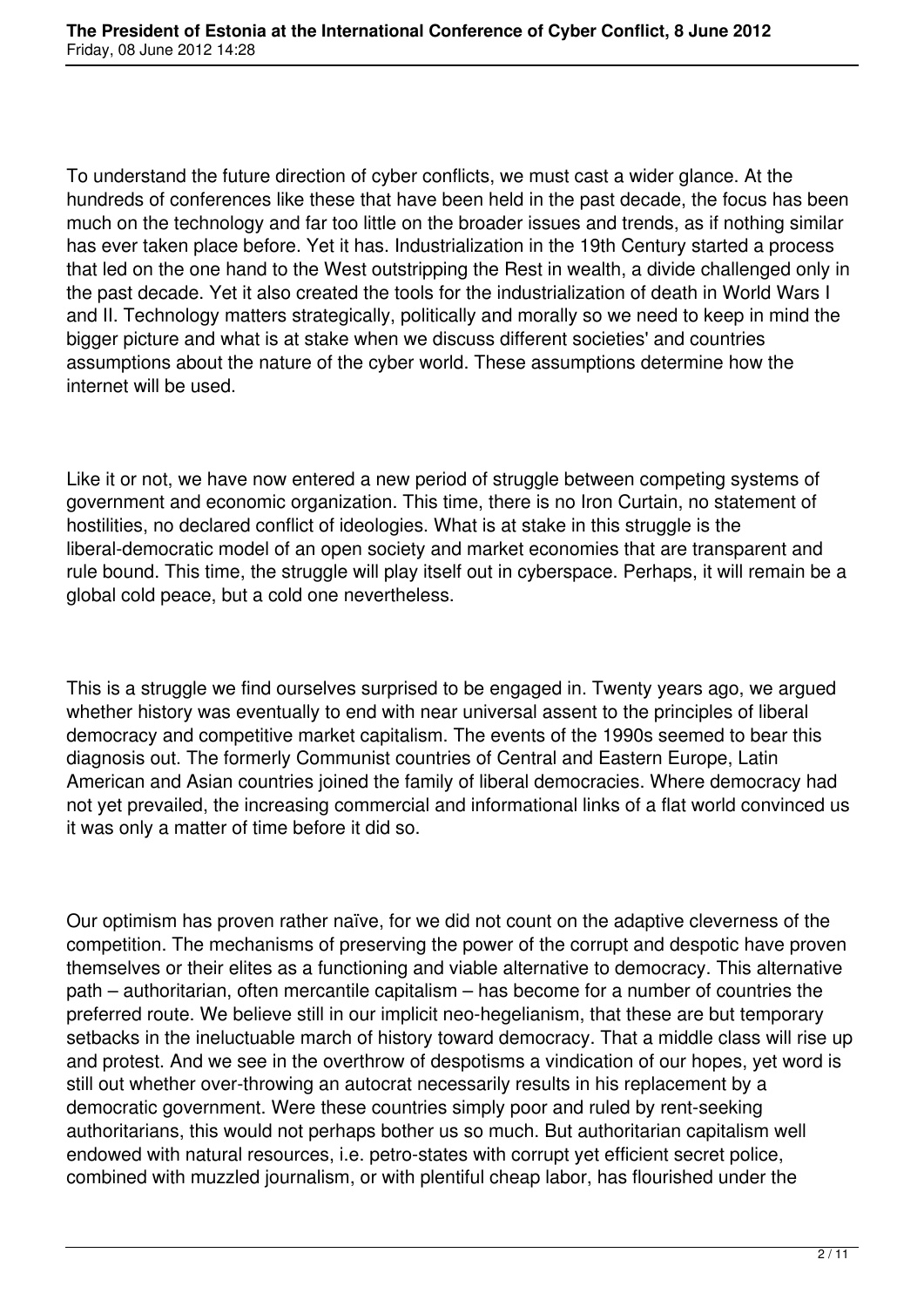conditions of free trade and other countries' open markets.

## **Illiberal, non-democracies gain too from cyber**

This otherwise old model of political control and collusion between government, business and crime, whether you call it reformed communism, crony capitalism, sovereign democracy, the Beijing consensus or just plain despotism, has gained a new lease on life in or through cyberspace. We in the liberal democratic West, in countries with low scores on the Transparency International Corruption Index, have built a solid firewall between the private and public sectors. Even the term Public-Private Partnership attests to the relative separation of the two. No such separation in mercantilistic or authoritarian kleptocratic regimes exists. One serves the other.

The net has been a double-edged sword for the democratic activist or investigative journalist in a non-democratic society. Egyptian and Tunisian citizens left no doubt in their words, their deeds, their protest marches and prayers, that they yearn for freedom and democracy. The internet is a tool for Russians, Chinese, Iranians to learn about the outside world (and via that their own world), to document government corruption and misbehaviour, post their anger and disappointment, discover the like-minded and debate over disagreements.

Yet as we have seen in the past years, the internet can also strengthen the hand of savvy authoritarians and mobsters, allowing them to track their citizens, squash protests, censor dissent, and bully their people. At the same time, these countries and their criminal networks can serve as a web-enabled base of operations for globalized networks of smuggling, money laundering and intellectual property theft.

If these countries oppressed only their own citizens, we might satisfy ourselves with an attitude of benign neglect. Yet these countries' elites have realized they can put their fingers on the economic scales to tip them in their own favour. Intellectual property, R&D investments both public and private, make modern Western economies run. A Western company that invests hundreds of millions or billions in new products can see this all evaporate if the research is stolen. (Recent US Congressional testimony by former FBI Assistant Director Shaun Henry gives some examples.) Someone, somewhere else, can obtain for free what your country's best and brightest have developed, often from years of research. The innovator loses his investment,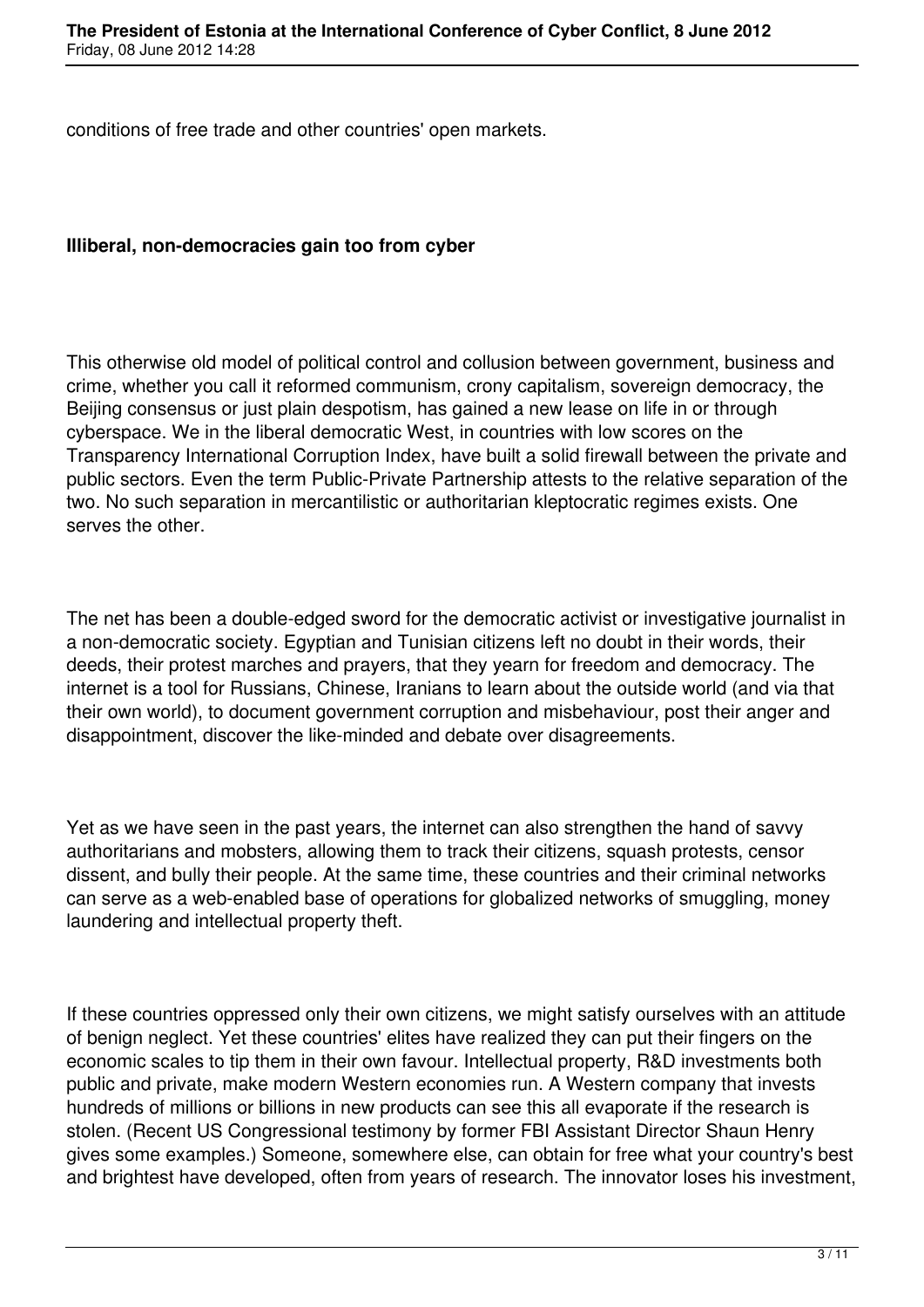your country loses the tax revenue, and someone else reaps the profits. This is piracy. Pure and simple. It is as dangerous and as threatening as earlier, more primitive forms of piracy off the Barbary Coast at the beginning of the 19th century, or today off the coast of Somalia.

And it will only get worse.

## **Cyberspace: a power vacuum**

It took the West 350 years to get from Thomas Hobbes' description of anarchy in 17th century Europe - a "war of all against all", in which life is nasty, brutish and short – to a consensual model that assigns monopoly to sovereign states on the use of force within borders, and to develop institutions and norms to mitigate international anarchy. At our current rate of progress, perhaps best described by Moore's Law, we don't have that time.

At its worst, cyberspace now resembles a Hobbesian state of nature. Our national and international institutions have failed to prevent a continuous low-level insurgency of crime, both organized and unorganized, terrorism, state-sponsored attacks and cross-border vigilantism, state-organized as well as ad hoc (viz. Anonymous and LulzSec).

There are many reasons for this effective power vacuum in cyber space, most of which you have discussed this week. But I would like to add one more possible and more fundamental explanation into the mix: The open structure of the internet forces countries with irreconcilable domestic political arrangements into almost inevitable conflict. Borders no longer contain bad behaviour, states no longer are held responsible for illegal actions emanating from within their territory.

Look at it from the perspective of an authoritarian government that needs to maintain its power structure and placate its stakeholders and private sector partners while preventing a democratic revolution. Up to the internet age, the Westphalian system, cuius regio, eius religio and the principle of the inviolability of borders protected the regime. A ruler could do as he wished, so long as he stayed in his own borders.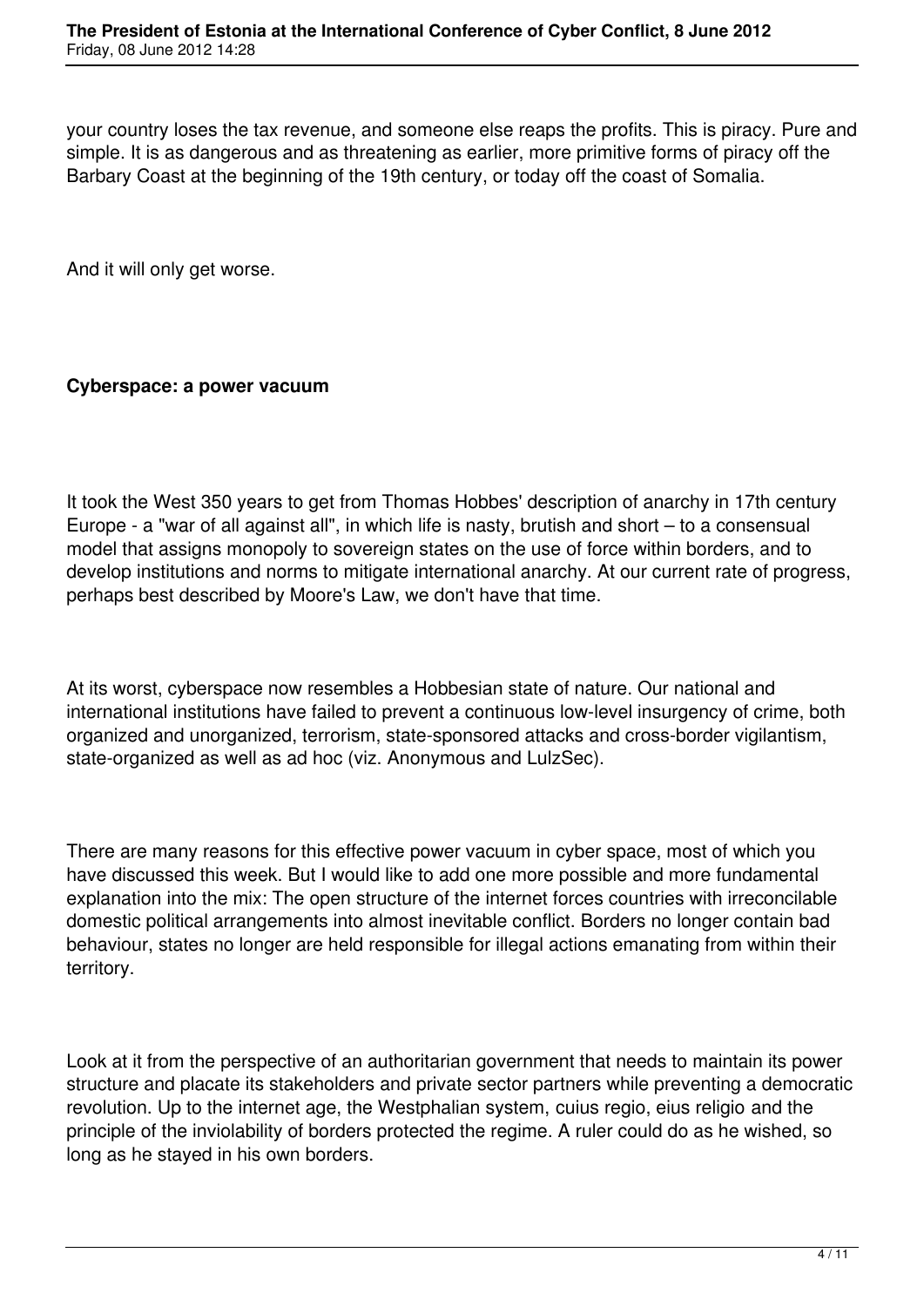In cyberspace, these countries are faced with the import of potentially disruptive liberal aspects of open societies. The means of expression, transparency and accountability empowered by a Google search, a YouTube video, or a tweet are a direct threat to a non-inclusive economic and restrictive political system; the World Wide Web turns them into domestic threats to the regime. So, these governments must rely on filtering and blocking, using sophisticated monitoring and filtering software while co-opting internet companies operating in their country. When these methods fail, they cut off the internet wholesale, as the Mubarak regime did in Egypt.

Unfortunately for us, the openness of the internet also means our own citizens are no longer isolated from the violence, corruption and illiberalism of others' domestic spheres. These regimes, and actors under their protection, use - with near impunity – the same tools against Estonians or Americans that they employ against their own citizens and companies. During the Cold War, Communist leaders may have been frustrated by the freedom within Western countries, but there was a limit to what they could do about it. Today, they can deface your website, DDoS your server, hack your email, steal your data, identity and financial information, spy on your friends, plant malware in your company or government, exploit your industrial control systems, and so on. Our strength – our openness – is at once also our greatest liability. This is the crux of the challenge we face. This is especially true in a small country like mine that Freedom House ranks number one in the world in internet freedom.

We must choose between two paths – either we can change the nature of the internet by placing a Westphalian regulatory structure on internet governance, or we can change the world.

The SCO and CIS countries prefer the former. Authoritarian kleptocracies may benefit from anarchy in cyber space but, even more, they fear the West is attempting to orchestrate an Arab Spring or an Orange Revolution. This helps explain why illiberal states want to develop new regulations for the internet, to put another brick in the wall (or is it another wall in the BRICs?), expanding their Westphalian space to cyber. This would be sovereignty on their terms, disabling the freedom and sovereignty of our citizens and businesses.

This December, in Dubai, the International Telecoms Union will hold its first world conference since 1988. 24 years is a millennium in cyberspace. The outcome of this conference, and related processes, will help determine the topography of the web for the next two decades. While this conference may fall into the domain of ministries of commerce and communications, make no mistake, there will be major cyber security ramifications. More ominously we will face calls to limit free expression as we know it on the web today.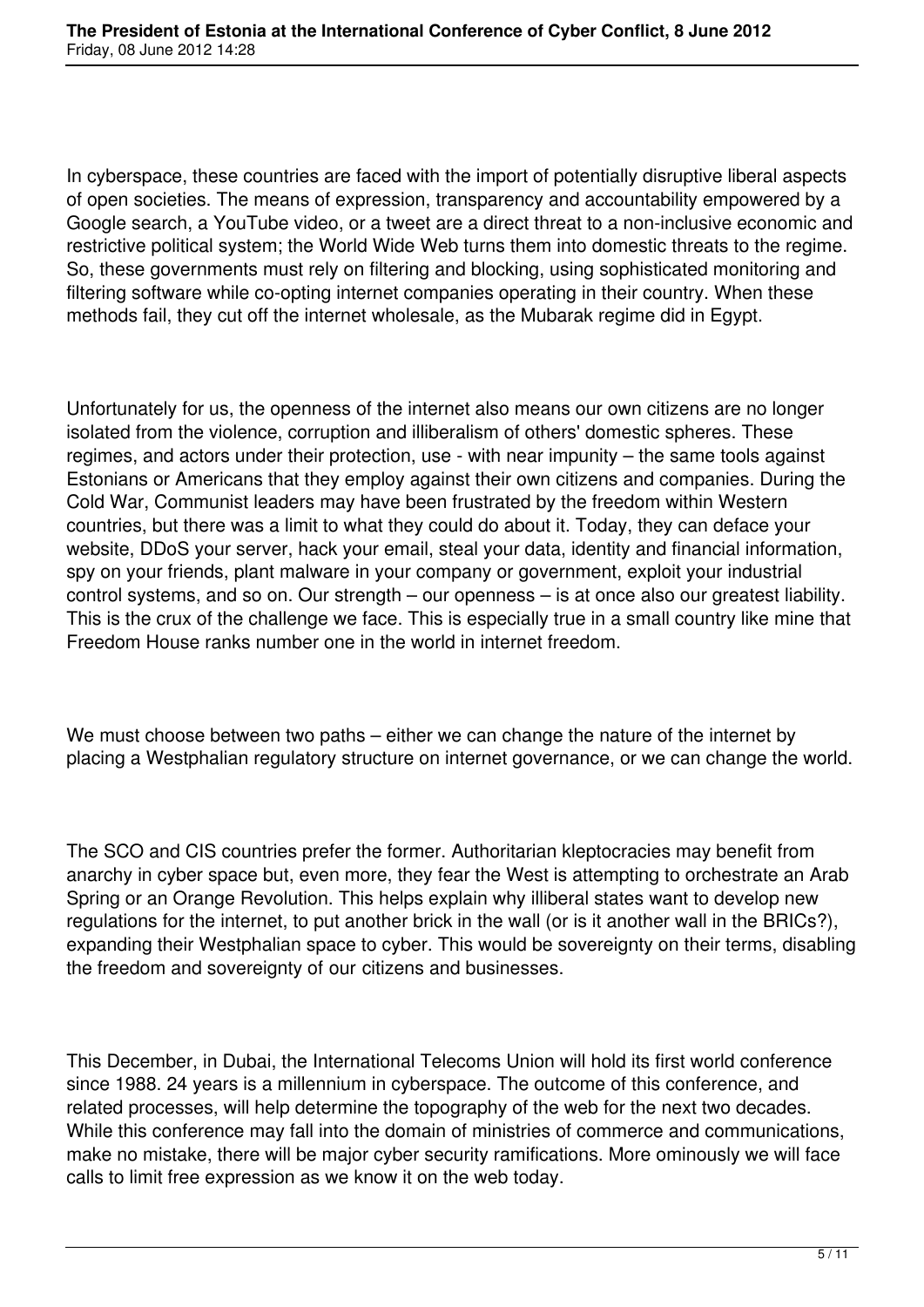The CIS and SCO will again present proposals that would undermine the current multi-stakeholder model of the internet, replacing it with a scheme that would allow them to expand their control of their own populations and economies extending it to undermine the freedom and openness we value today. They will claim that sovereignty in cyberspace is necessary to rein in cybercrime and cyber-terrorism.

Reality belies that claim. International legislation to combat these problems is long in place – in democratic countries. Thus to be a cyber-criminal or hacktivist in Estonia or United States is a dangerous proposition. Last November, a joint operation between the FBI and the Estonian Security Police culminated in the apprehension of the botnet and spyware group Rove Digital, the largest arrests of cyber-criminals to date anywhere in the world. Similarly, law enforcement has had no problem putting illegal file-sharing site Megauploads out of business or picking up the lead hackers of Anonymous. For some reason, our requests for legal assistance to go after similar criminals in China, Russia or Iran mostly go unanswered. The world doesn't need more sovereignty, it needs countries to actually exercise the sovereign control they already have.

The world is not clearly divided into two camps on this matter. Between the US, the EU and like-minded nations at one end of the spectrum, and authoritarian countries at the other extreme, a large number of countries sit on the fence on the issue of the future architecture of the internet. They have legitimate concerns about internet governance, so we must focus our attention on their needs while reassuring them about our actions and intentions.

I would conclude with five observations on how to proceed:

# **First, we must fully embrace the information society**

• The 20th century paper-based, brick and mortar bureaucratic administrative state is a legacy technology. Today, in Estonia, I can start a business, scrutinize my medical records, sign contracts and even vote from my desktop. And our innovation in public-sector IT is only the tip of the iceberg to massive changes that will disrupt government as much as the information technology already has in the private sector.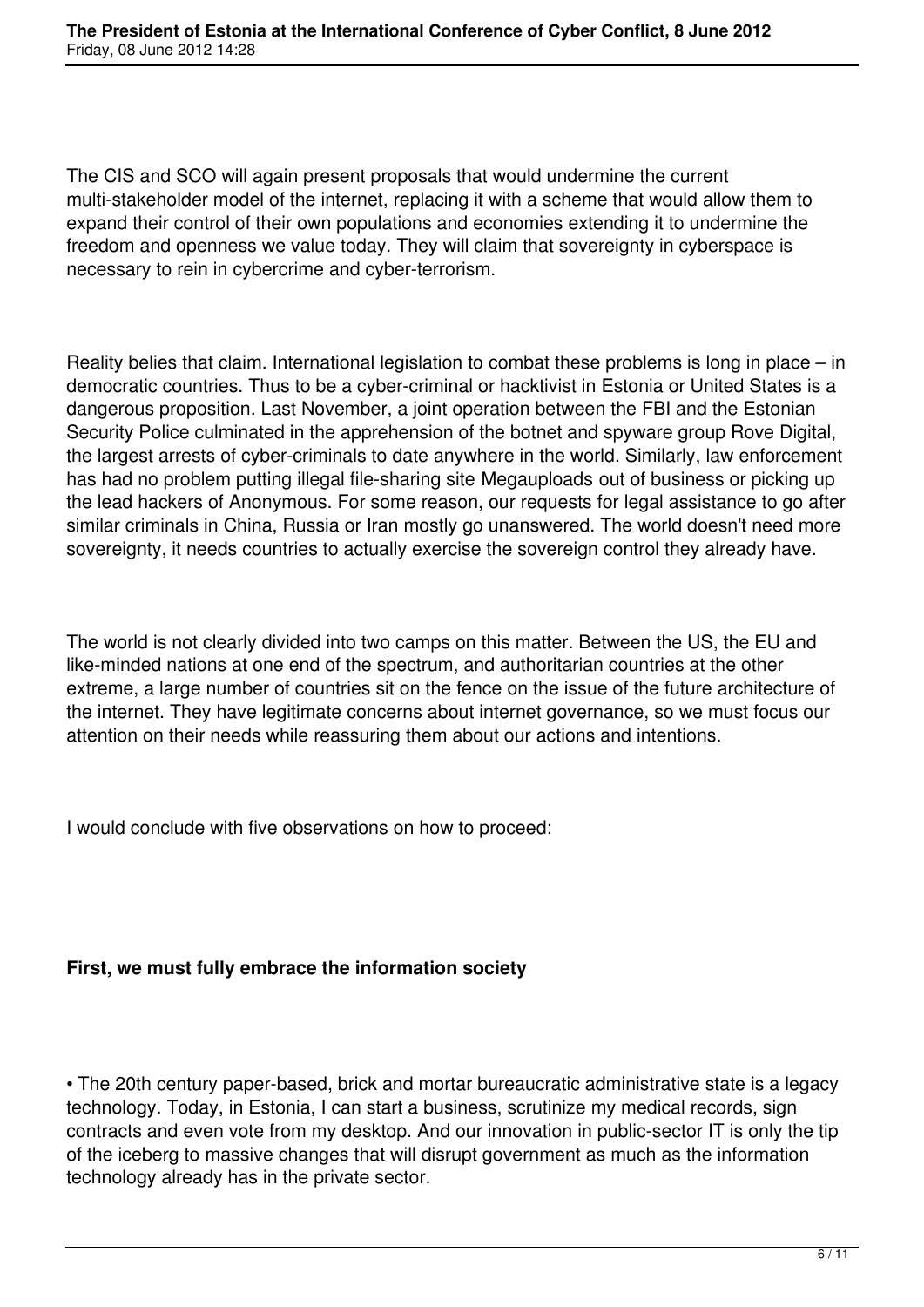• New uses of technology will create new security risks. These risks will require us to use strong security and an architecture like the Estonian x-road that enable authentication, digital signatures and interactions more secure than their paper equivalent. Countries that fail to give their citizens a digital ID of equivalent states to a paper ID are luddites, pure and simple.

• We need to harness the potential for disruptive change and extend the digital society across borders. Last year, over 1000 Finnish entrepreneurs started businesses online in Estonia using their Finnish electronic ID card. This is only a tiny example of how we could integrate business and societies across borders. The hurdles are today bureaucratic and political, not technical.

## **Second, be pragmatic and learn from models that work**

• We have many lessons to learn from the successful war on terror. In the ten years since 9/11, we have achieved a level of international law-enforcement and intelligence cooperation and operational proficiency that would have been inconceivable in the 1990s. Why can't we achieve the same in cyberspace?

• Both domestically and internationally, we need to use the organizations and structures we already have, adapting them to new challenges. A good example is the Estonian Cyber Defence League. We took our existing Defence League, a voluntary structure analogous to a national or home guard, and brought together private and public sector cybersecurity experts the state could never afford to hire, but who are willing to volunteer their time and effort for free out of patriotism.

### **Third, embrace Radical transparency**

Liberal-democratic, free societies can best meet a security threat when they adopt an ethic of openness and transparency.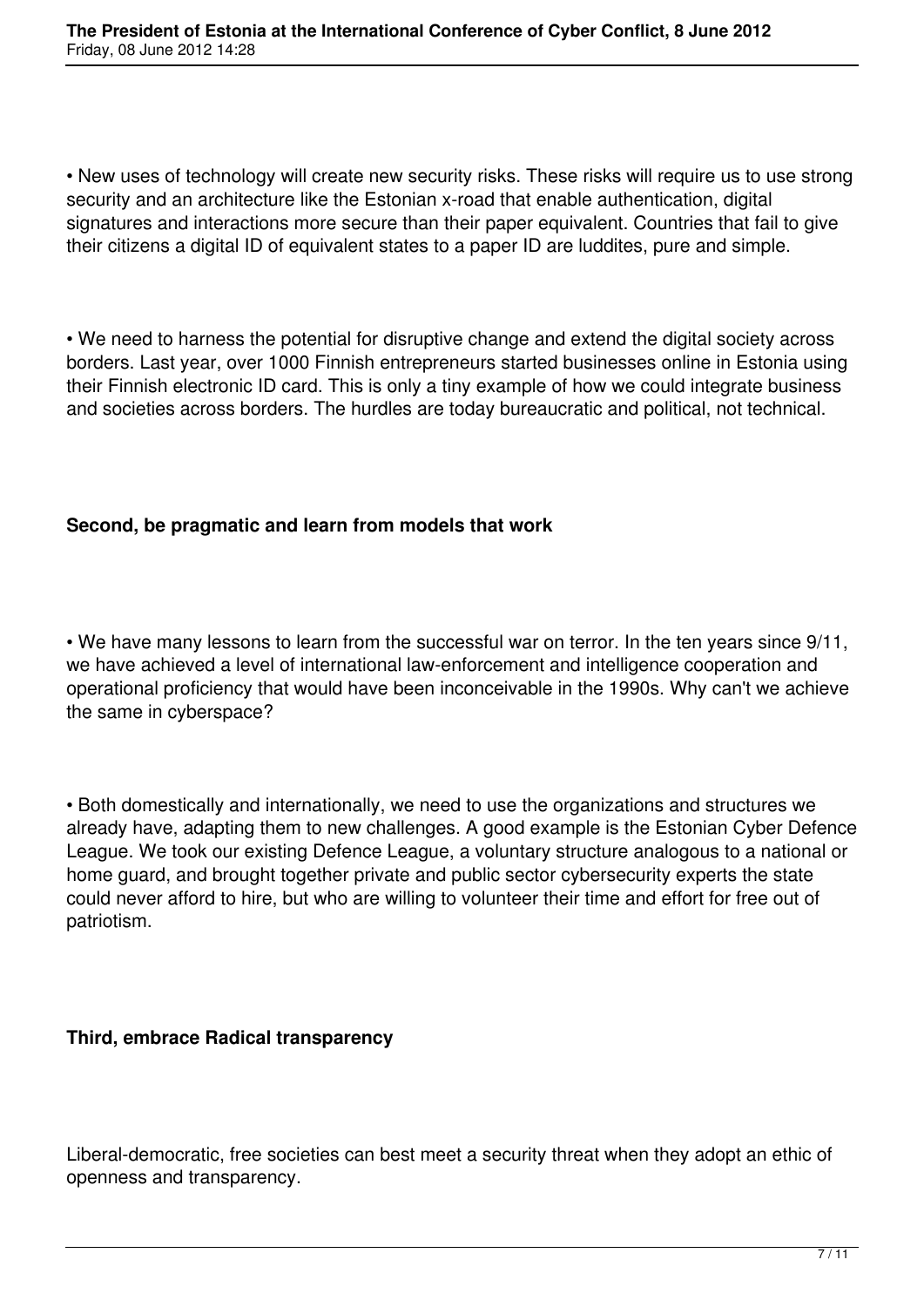• One of the strategic choices Estonia made in 2007 was to be very open about cyber attacks. This brave public acknowledgment of our weaknesses made us stronger, and made the world more aware of cyber threats; made the world safer.

• The key to cyber defence, even against sophisticated state actors, is civilian cyber-security. Cyber attacks are such an attractive option for our adversaries because they neutralize the West's conventional military superiority, targeting our personal data, banks, utilities, sources of information and confidence in our government. For this reason, our center of gravity must lie in raising the security savvy of our private sector and individual users.

• This in turn requires openness and sharing. Detailed intelligence about APT-s and SCADA vulnerabilities isn't useful if it's marked TOP SECRET and potential victims don't find out about the threat until it is too late. Openness and transparency is in the DNA of our societies, so let's leverage that advantage.

Paradoxically, openness and transparency is a tactic that can even work for the adversaries of the World Wide Open Society. The Iranian CERT released the code for the Flame virus, and within some weeks, several European teams had analyzed the malware, reverse engineered it and designed patches, so that in effect the Iranians, using openness, piggybacked on the cooperative community that has developed in our free societies to increase their own security.

# **Fourth, let's get our act together on international cooperation**

We've been talking about international cooperation in the cyber domain since 2007, but we have a long way to go. In NATO, we will only reach the bare minimum acceptable level, defending NATO's own networks and N-CIRC FOC, in 2014. But NATO lacks a more ambitious vision for a post-2014 period. And in the EU, we still do not have a comprehensive approach to cyber-security.

Sadly, these are also not auspicious times to speak of the transatlantic link.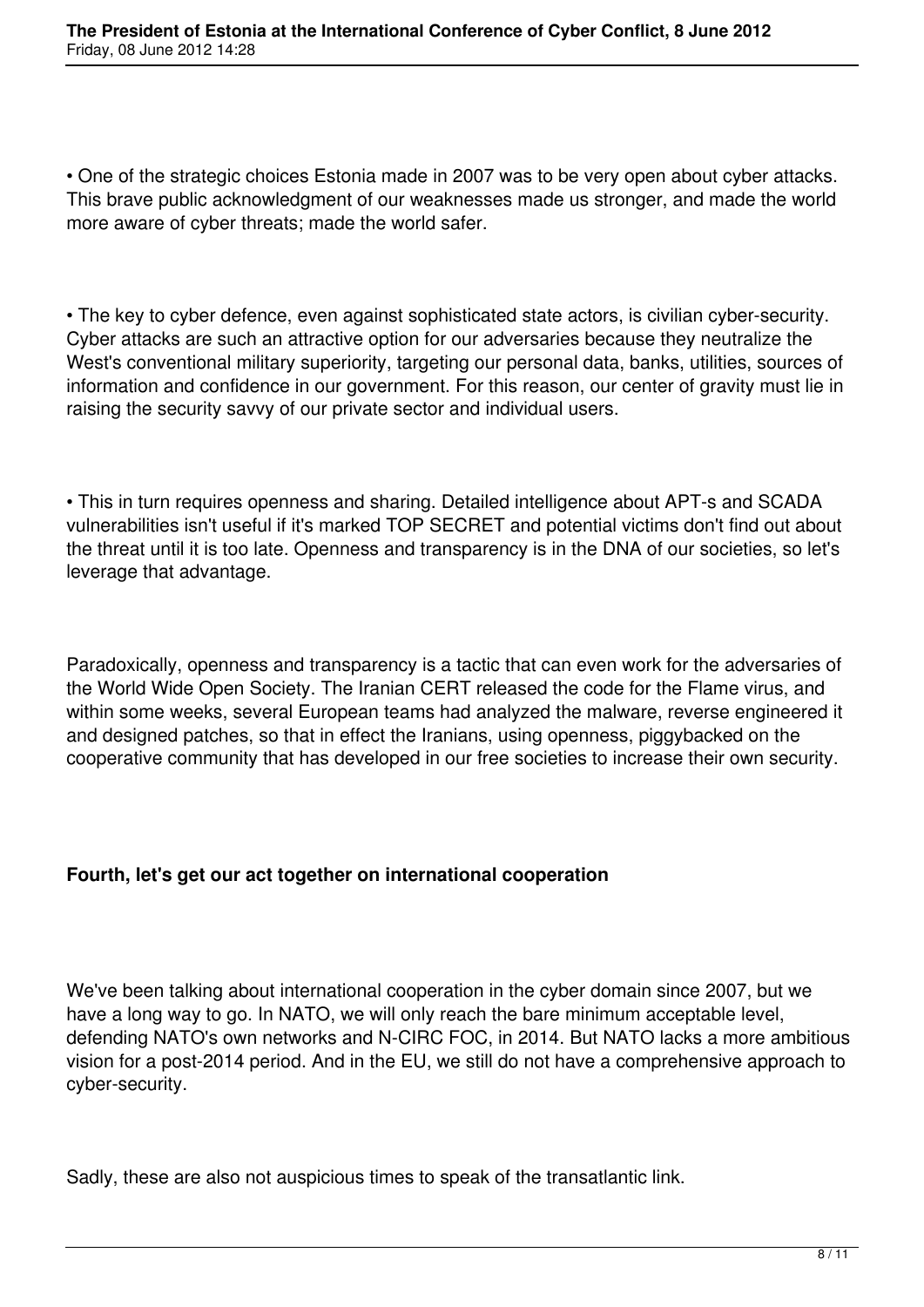• Barack Obama is the US' first Pacific President, but the US military's shift toward Asia is a long term if not permanent change that will continue under any administration. Within Europe, we are having difficulty meeting the basic commitment to meet NATO's requirement of spending 2% of GDP on defence, which only a few Allies do.

• Austerity measures have also made it more difficult to speak of major European investments into cyber-security.

This is misguided. Investments in conventional defense, where there have been few advances in the last decade perhaps can bear with austerity. Failure to invest in a realm changing by leaps and bounds is simply foolish and for governments and innovative companies, irresponsible.

Mostly, I worry about international cooperation actually becoming less open and flexible. The international network of CERT-s that grew out of the academic world in the 1990s was flexible, decentralized and open. In recent years, as countries have made cyber-security a matter of national security, they have focused capability development in military and intelligence organizations, complicating international cooperation instead of encouraging it.

If we do not change course, we will exacerbate a fundamental mismatch between what we must defend internationally – economies and lives that cross borders, especially in the EU – and the mostly national means we are using to achieve this goal.

# **Finally, this audience must develop a clear community ethic**

You are no longer practitioners of an obscure, technical area. Prime ministers, CEOs and your voters and consumers are looking to you for answers. You have responsibility for giving good advice and making prudent decisions and if you screw up, we will all suffer. So it's time to think about hard questions: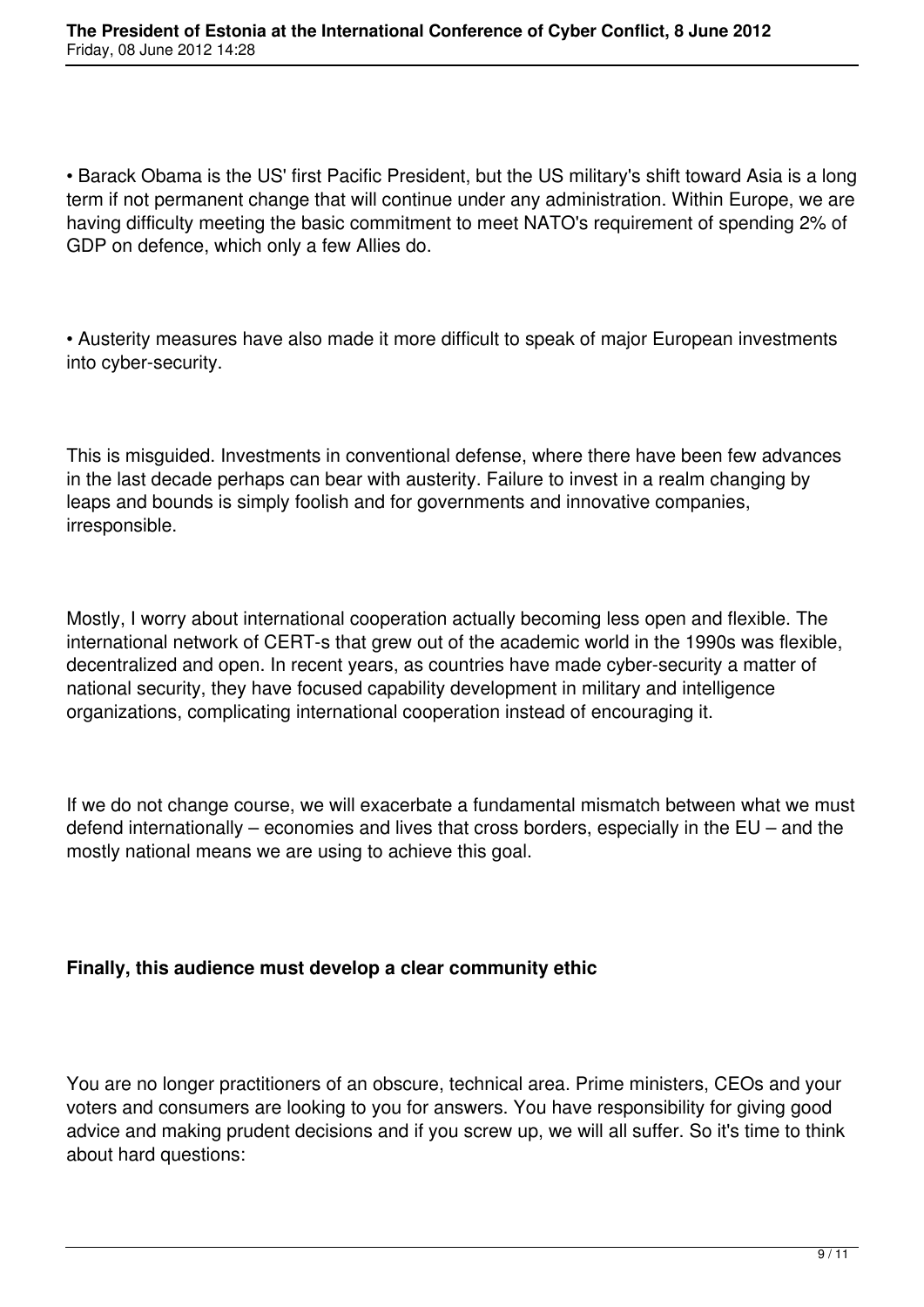- What is your standard of evidence for a good argument, good advice?
- How do you insure you are listening to dissenting voices?
- How do you ensure accountability?
- What is the role of industry within the academic and policy world?

## **To sum up**

I believe that liberal democracy, open markets and accountable institutions can prevail today as surely as they did during the Cold War. But we do not live in a deterministic world. Success will demand good people to do smart things, and the price of hubris and misjudgment could well be failure.

Ultimately, what is it that we're talking about when we say international cooperation, openness, and so on? Our countries, our companies, our analysts – they form a network. In addition to the physical network and the software running on it, there is a network of organizations and people.

If a network consists of many connections between nodes, and information travels quickly between the nodes, the network will be flexible, resilient and quick to react. The internet is such a network, as is the human brain.

International cooperation, information sharing, openness and transparency, the comprehensive approach, public-private cooperation and so on are not just polite words. They are part of building a collective brain that leverages the fundamental, inherent advantages of free, open